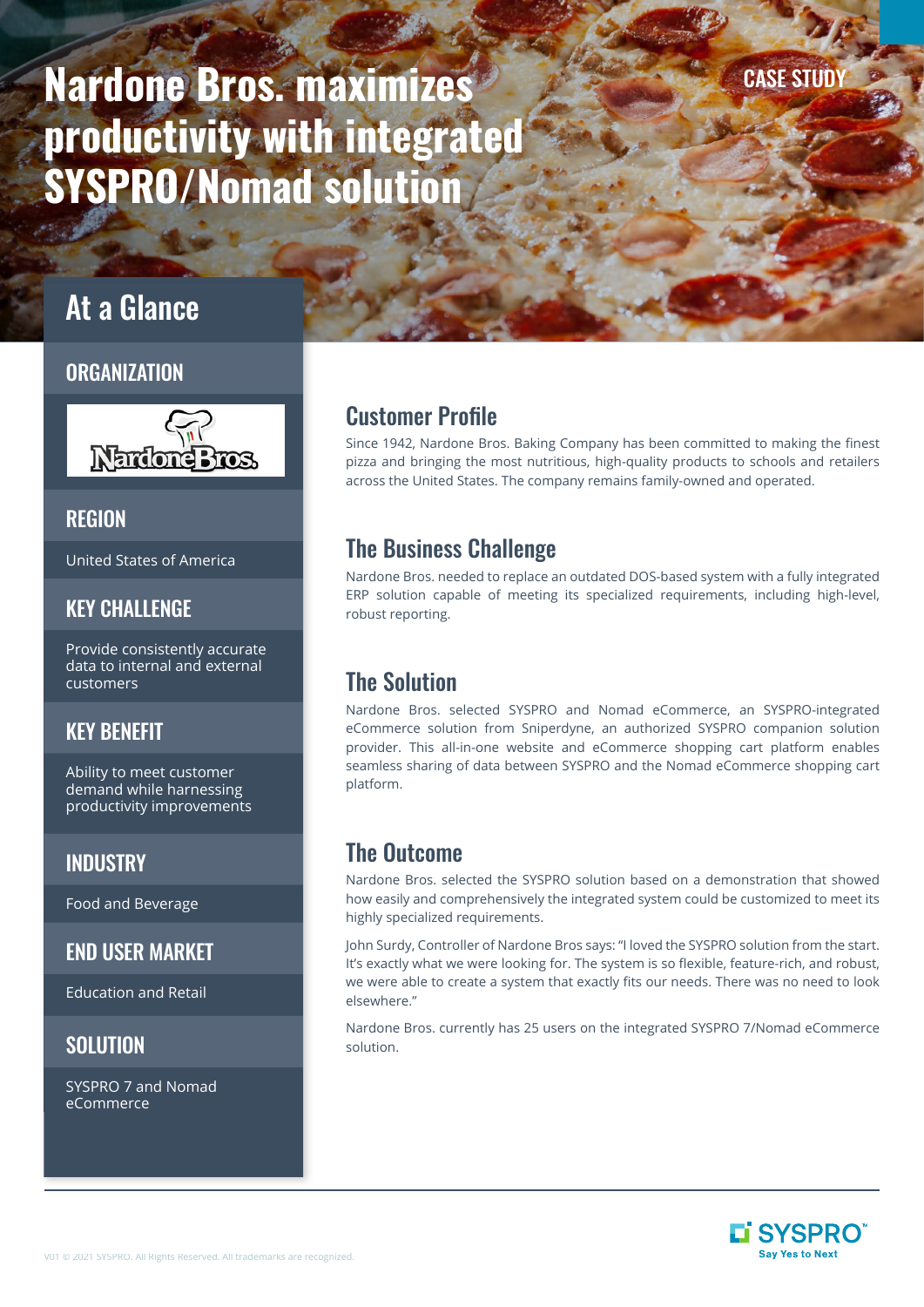*In the past year, despite the pandemic, I've put almost 200,000 transactions into SYSPRO. It simply wouldn't have been humanly possible before."*

**-John Surdy** – Controller, Nardone Bros. Baking Company

#### Meeting customer demand - digitally

In addition to an extensive retail customer base, Nardone Bros. dedicates a large part of its business to the National School Lunch program through which the company is responsible for feeding many of the school districts across the United States.

To comply with new reporting laws and regulations, the school districts were demanding more robust, accurate, and timely reporting. "At the time, we had an outdated system which lacked the capability for any type of high-level reporting," Surdy says. "We needed to produce clean numbers and consistently provide accurate data to our customers, internally and externally."

Surdy singlehandedly developed an Excel report which showed each school's current status at any given point during the year as well as a projection for the months ahead. Ninety percent of schools in the US use the K12 and ProcessorLink webbased commodity programs which didn't provide the required information. In response, Nardone Bros. partnered with Sniperdyne to develop a web solution.

"When we decided to integrate the website eCommerce tool into our operation, the decision was heavily influenced by the fact that Sniperdyne is a trusted SYSPRO partner. It was easy to develop an excellent relationship and the communication between all three parties has played a major role in our success," Surdy says. "Once you have that type of relationship, it's effortless and costeffective to maintain the momentum."

### Reaping the rewards

According to Surdy, one of the most important benefits of using SYSPRO is the ability to download reports directly into Excel. "Now, I can take the reports, drop them into Excel, make some calculations, and complete the task in five minutes instead of several hours. The new system enables us to create a host of new reports which we couldn't do before. It's made my life a lot easier," he says.

The website has also helped Nardone Bros. grow its business thanks to the positive response from its customers, which have found it extremely easy to use and navigate through.

"If we had to do this manually and get statements out to every one of our customers using Excel, we would probably need about 20 people. With the old system, you had to run the reports and then manually type them into the spreadsheets that I developed – and we were sending out about 1000 a month," Surdy says.

"In the past year, despite the pandemic, I've put almost 200,000 transactions into SYSPRO. It simply wouldn't have been humanly possible before. Now I just take a file, load it and run a statement, send it to the customer and it's done."

Commenting on the after-sales service and support Nardone Bros. has received, Surdy says: "It's been very good – I couldn't have asked to work with a better group of people. They're available whenever I need them, and they're always willing to jump in and resolve things really quickly."

## Coping with Covid-19

As has been the case with most organizations around the world, Nardone Bros. has had to weather the storm created by the Covid-19 pandemic. School closures, naturally, had a major impact.

"It looks as if we've been through the worst of it and are starting to see the light," Surdy says. SYSPRO has made a tangible difference in our ability to be flexible and pivot our business model as best we can."

## The road ahead

In addition to using SYSPRO for all its finance, accounting, and commodity operations, Nardone Bros. is implementing a fullblown production solution. As a result, the SYSPRO solution will ultimately be used for every facet of the company.

The warehousing implementation is currently underway and will see every element running on SYSPRO, from the receipt of raw material to inventory calculations and producing a pizza. Nardone Bros. is also considering implementing Customer Relationship Management (CRM) in a future phase.

Ultimately, Nardone's customers will be able to push a couple of buttons and get all of the reports they need from the new web solution. "Soon, all of our sales brokers will be able to go on our online system and pull down any report themselves. We will have a full self-service offering, which will save a lot of time," Surdy says.

"The SYSPRO service team is exceptional. They are incredibly smart and put everything aside to prioritize the customers' needs. In the service world today, that counts big time."